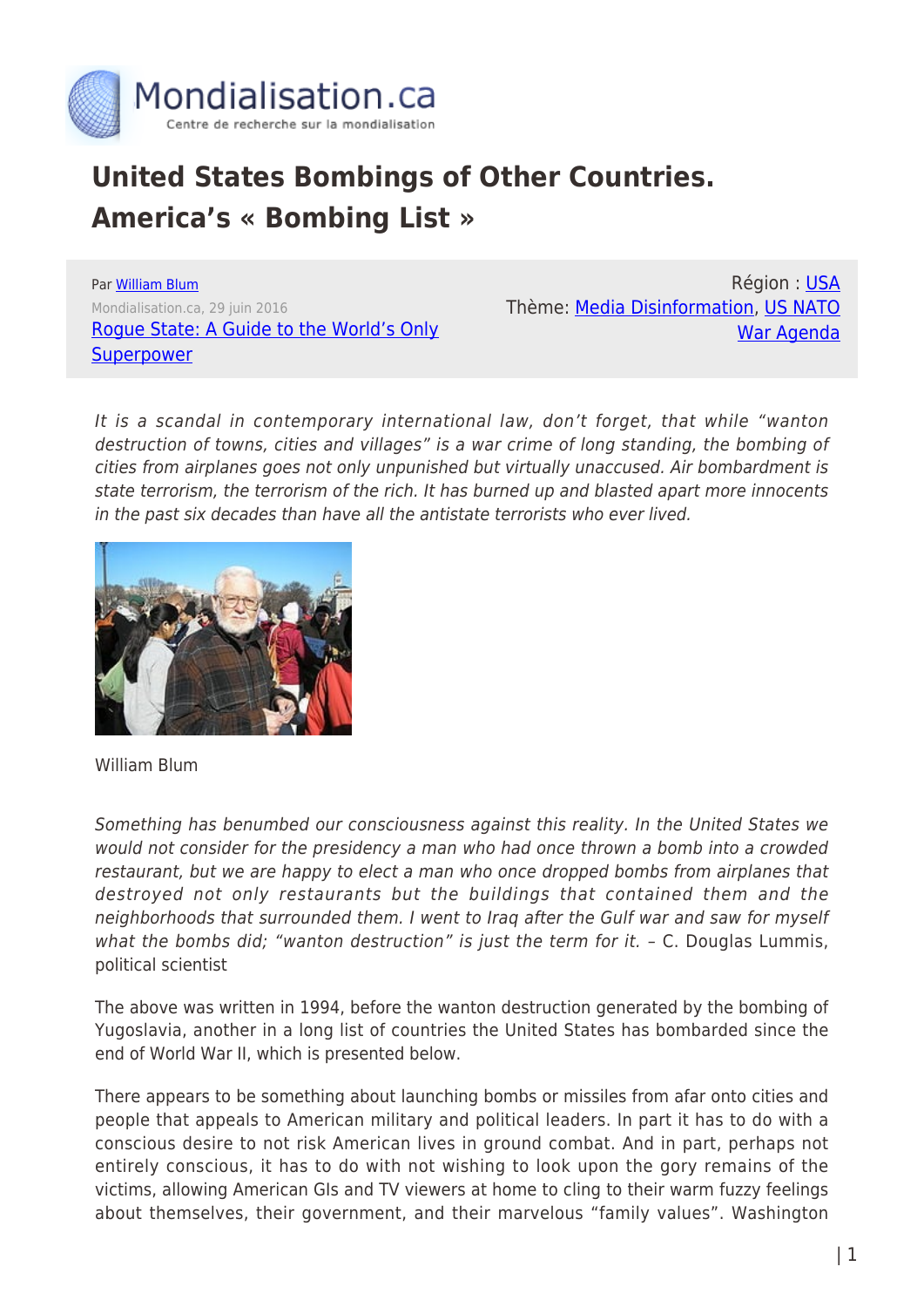officials are careful to distinguish between the explosives the US drops from the sky and "weapons of mass destruction" (WMD), which only the officially-designated enemies (ODE) are depraved enough to use.

The US government speaks sternly of WMD, defining them as nuclear, chemical and biological in nature, and "indiscriminate" (meaning their use can't be limited to military objectives), as opposed to the likes of American "precision" cruise missiles.

This is indeed a shaky semantic leg to stand on, given the well-known extremely extensive damage to non-military targets, including numerous residences, schools and hospitals, even from American "smart" bombs, in almost all of the bombings listed below.

Moreover, Washington does not apply the term "weapons of mass destruction" to other weapons the US has regularly used, such as depleted uranium and cluster bombs, which can be, and often are, highly indiscriminate.

WMD are sometimes further defined as those whose effects linger in the environment, causing subsequent harm to people. This would certainly apply to cluster bombs, and depleted uranium weapons, the latter remaining dangerously radioactive after exploding. It would apply less to "conventional" bombs, but even with those there are unexploded bombs lying around, and the danger of damaged buildings later collapsing. But more importantly, it seems highly self-serving and specious, not to mention exceptionally difficult, to try to paint a human face on a Tomahawk Cruise missile whose payload of a thousand pounds of TNT crashes into the center of a densely-populated city, often with depleted uranium in its warhead.

A terrorist is someone who has a bomb but doesn't have an air force.

The bombing list

- Korea and China 1950-53 (Korean War)
- Guatemala 1954
- $\blacksquare$  Indonesia 1958
- Cuba 1959-1961
- Guatemala 1960
- Congo 1964
- Laos 1964-73
- Vietnam 1961-73
- $C$ ambodia 1969-70
- Guatemala 1967-69
- Grenada 1983
- Lebanon 1983, 1984 (both Lebanese and Syrian targets)
- Libya 1986
- El Salvador 1980s
- Nicaragua 1980s
- $Iran 1987$
- Panama 1989
- Iraq 1991 (Persian Gulf War)
- **Kuwait 1991**
- Somalia 1993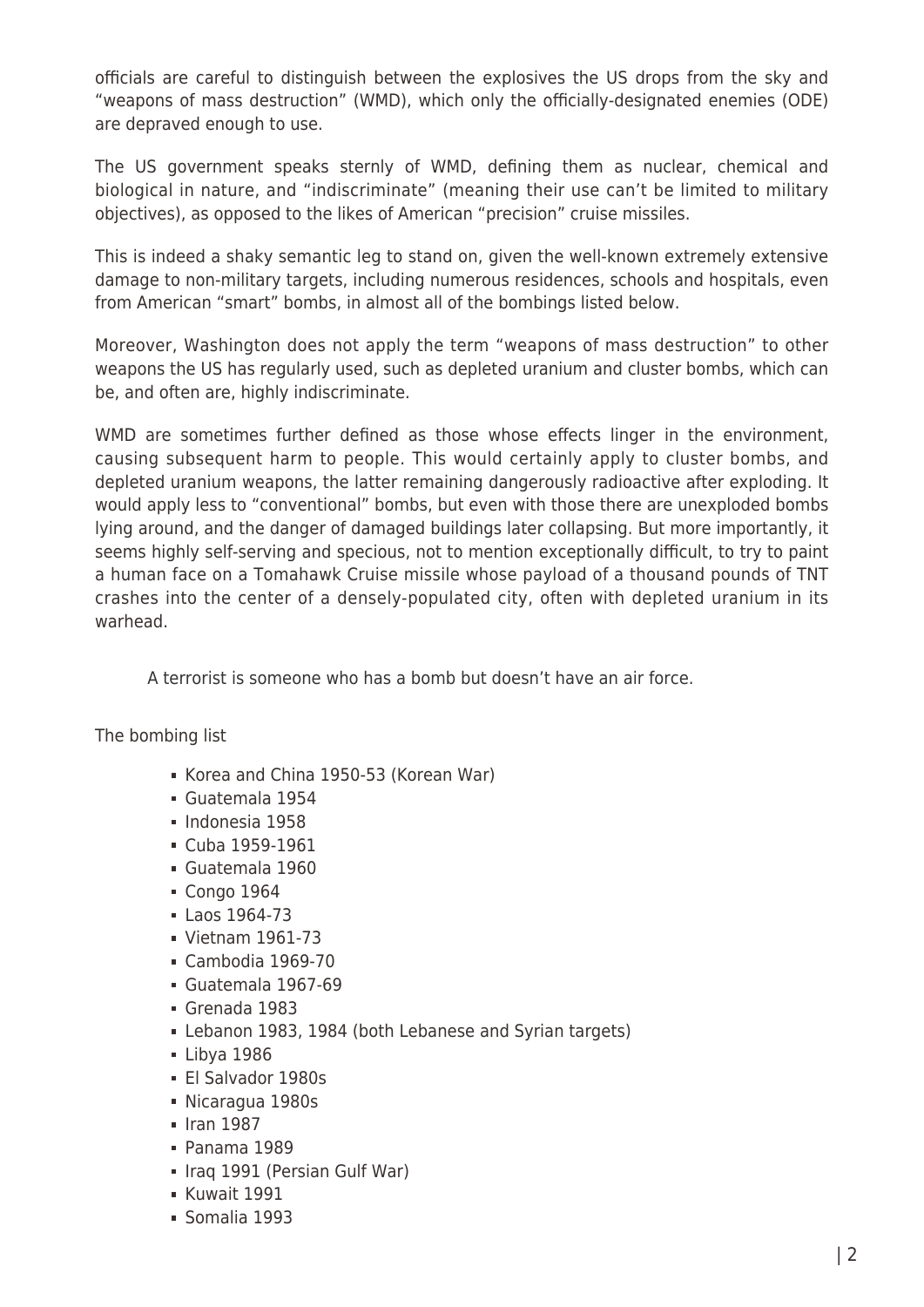- Bosnia 1994, 1995
- Sudan 1998
- Afghanistan 1998
- Yugoslavia 1999
- Yemen 2002
- Iraq 1991-2003 (US/UK on regular basis)
- Iraq 2003-2015
- Afghanistan 2001-2015
- Pakistan 2007-2015
- Somalia 2007-8, 2011
- Yemen 2009, 2011
- Libya 2011, 2015
- Syria 2014-2015





Pyongyang 1951

Plus

Iran, April 2003 – hit by US missiles during bombing of Iraq, killing at least one person

Pakistan, 2002-03 – bombed by US planes several times as part of combat against the Taliban and other opponents of the US occupation of Afghanistan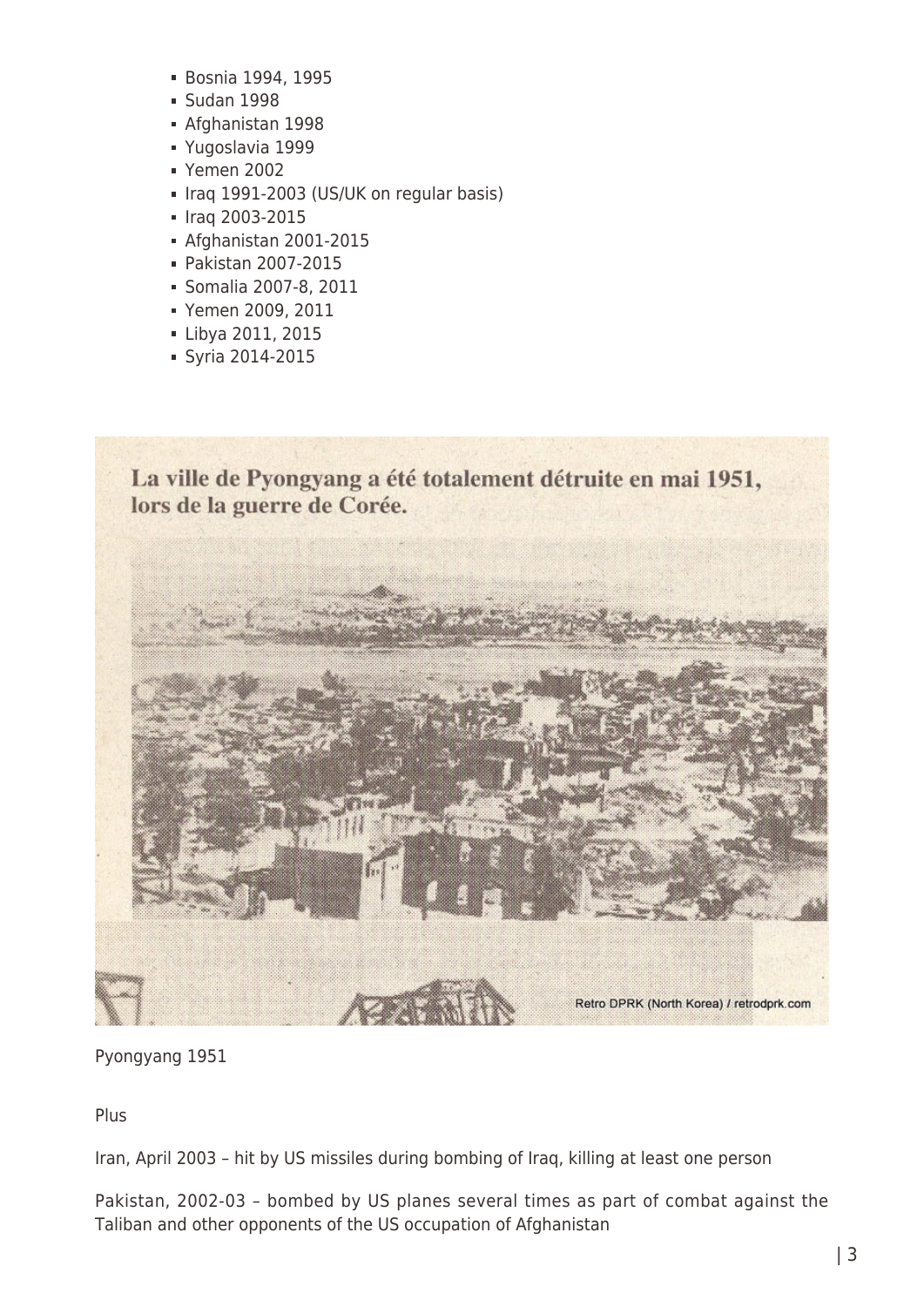China, 1999 – its heavily bombed embassy in Belgrade is legally Chinese territory, and it appears rather certain that the bombing was no accident (see chapter 25 of Rogue State)

France, 1986 – After the French government refused the use of its air space to US warplanes headed for a bombing raid on Libya, the planes were forced to take another, longer route; when they reached Libya they bombed so close to the French embassy that the building was damaged and all communication links knocked out.

Philadelphia, Pennsylvania, May 13, 1985 – A bomb dropped by a police helicopter burned down an entire block, some 60 homes destroyed, 11 dead, including several small children. The police, the mayor's office, and the FBI were all involved in this effort to evict a black organization called MOVE from the house they lived in.

Them other guys are really shocking

"We should expect conflicts in which adversaries, because of cultural affinities different from our own, will resort to forms and levels of violence shocking to our sensibilities." – Department of Defense, 1999

The Targets

It's become a commonplace to accuse the United States of choosing as its bombing targets only people of color, those of the Third World, or Muslims. But it must be remembered that one of the most sustained and ferocious American bombing campaigns was carried out against the people of the former Yugoslavia – white, European, Christians. The United States is an equal-opportunity bomber. The only qualifications for a country to become a target are:

- 1. It poses a sufficient obstacle to the desires of the American Empire;
- 2. It is virtually defenseless against aerial attack.

## The survivors

A study by the American Medical Association: "Psychiatric disorders among survivors of the 1995 Oklahoma City bombing":

Nearly half the bombing survivors studied had an active postdisaster psychiatric disorder, and full criteria for PTSD [posttraumatic stress disorder] were met by one third of the survivors. PTSD symptoms were nearly universal, especially symptoms of intrusive reexperience and hyperarousal.

Martin Kelly, publisher of a nonviolence website:

We never see the smoke and the fire, we never smell the blood, we never see the terror in the eyes of the children, whose nightmares will now feature screaming missiles from unseen terrorists, known only as Americans.

## **Notes**

- 1. The Nation, September 26, 1994, p.304
- 2. RFE/RL Newsline, April 9, 2003 (Radio Free Europe/Radio Liberty is a "private"